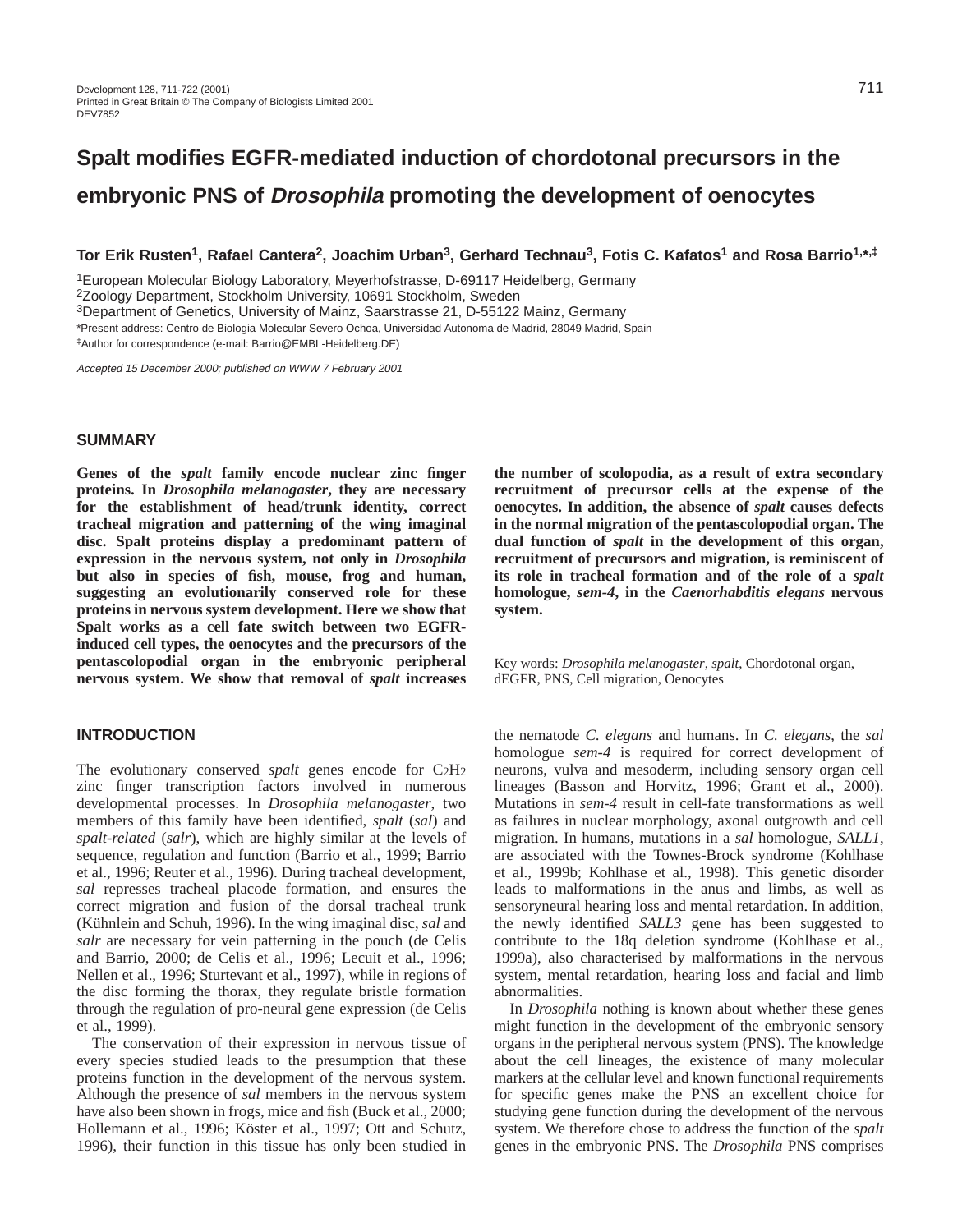#### 712 T. E. Rusten and others





study are shown. Note that *sal* is expressed in all the support and accessory cells of the SOP lineage (filled red circles), but not in the neuron. For additional markers in early steps of development see Fig. 5A.

approximately 600 neurons and 1200 associated cells, organised in a segment-specific pattern (Campos-Ortega and Hartenstein, 1997; Ghysen et al., 1986). Each abdominal hemisegment (A1-A7) contains 44 neurons organised in three clusters along the dorsoventral axis (ventral, lateral and dorsal). The PNS sensory organs can be divided into two types, external (es) and internal. The es organs are often mechanoreceptors in the cuticle. The internal receptors, called chordotonal organs (ch), are subepidermal stretch receptors consisting of one neuron (n), one ligament (l), one cap (c) and one sheath cell (s) belonging to the same cell lineage (Fig. 1B; Brewster and Bodmer, 1995; Brewster and Bodmer, 1996; Okabe and Okano, 1997). Eight chordotonal organs arise in each abdominal hemisegment. At a lateral position five associated scolopodia constitute a prominent compound structure, the pentascolopodial organ (lch5). In contrast, the corresponding organ in the thoracic segments consists of only three scolopodia (dch3) which, in this case, are located dorsally (Fig. 1A).

It was previously shown that the lch5 is generated in two distinct steps (Lage et al., 1997; Okabe and Okano, 1997). In the first step, the proneural gene *atonal* (*ato*) is required for the development of three primary sensory organ precursors (C1, C2 and C3; Fig. 1A, green circles; Jarman et al., 1994; Lage et al., 1997; Okabe and Okano, 1997). At the same time, the primary precursors for other chordotonal organs are also recruited (C4 for v′ch1 and C5 for vchA/B; Fig. 5A). In a second step, occurring only in abdominal segments, the primary SOPs express high levels of *rhomboid* (*rho*) and signal via *spitz* (*spi*) to the ectoderm through the EGFR receptor (dEGFR) to recruit secondary SOPs (Fig. 1A, red circles; Lage et al., 1997; Okabe and Okano, 1997; Price et al., 1989; Rutledge et al., 1992; Schejter and Shilo, 1989; Schweitzer et al., 1995). The ectodermal cells receiving the EGFR signal express several target genes including *pointed* (*pnt;* O'Neill et al., 1994), *argos* (*aos;* Freeman et al., 1992; Okano et al., 1992) and *sprouty* (*spry*; Kramer et al., 1999) but, interestingly, only

two of these cells will become secondary SOPs for the lch5 and one of them for the vchA/B cluster. Conversely, in the thoracic segments the primary SOPs show a lower expression of *rhomboid* and do not signal at the same level to the ectoderm, thus secondary recruitment does not take place (Lage et al., 1997).

In this study we investigated the role of the *Drosophila sal* genes on lch5 development. While *salr* is not expressed in this organ, *sal* is present at two different stages of lch5 development. First, *sal* is expressed in a subset of the cells that surround the primary chordotonal SOPs and receive EGFR signalling. Later on, Sal appears in the support cells of the lch5, but not in the neurons. Through loss- and gainof-function studies, we show that *sal* plays a dual role on lch5 development. On the one hand, it restricts the number of scolopodia to five per abdominal organ. On the other hand, it ensures the correct location of this chordotonal organ along the dorsoventral axis. Furthermore, through genetic analysis, we demonstrate that *sal* controls the number of lch5 scolopodia by restricting the capacity of EGFR-responsive ectodermal cells to become secondary SOPs. We present a model in which the extra scolopodia observed in the *sal* mutants develop at the expense of the neighbouring oenocytes.

## **MATERIALS AND METHODS**

### **Drosophila melanogaster strains**

Flies were raised on standard *Drosophila* medium at 25ºC. We used three *sal* alleles: *sal445*, which expresses a truncated Spalt protein (Kühnlein et al., 1994), *DF(2L)32FP-5*, a small deletion which removes *sal* and *salr* (Barrio et al., 1999), and the hypomorphic allele *FCK-68*, which carries a translocation breakpoint between *sal* and *salr* and behaves as a *sal* hypomorph, probably because of the loss of regulatory regions (Barrio et al., 1999). The null alleles *spi1, flbIK35* and *SIIN* were obtained from the Bloomington Stock Centre and *ato<sup>1</sup>*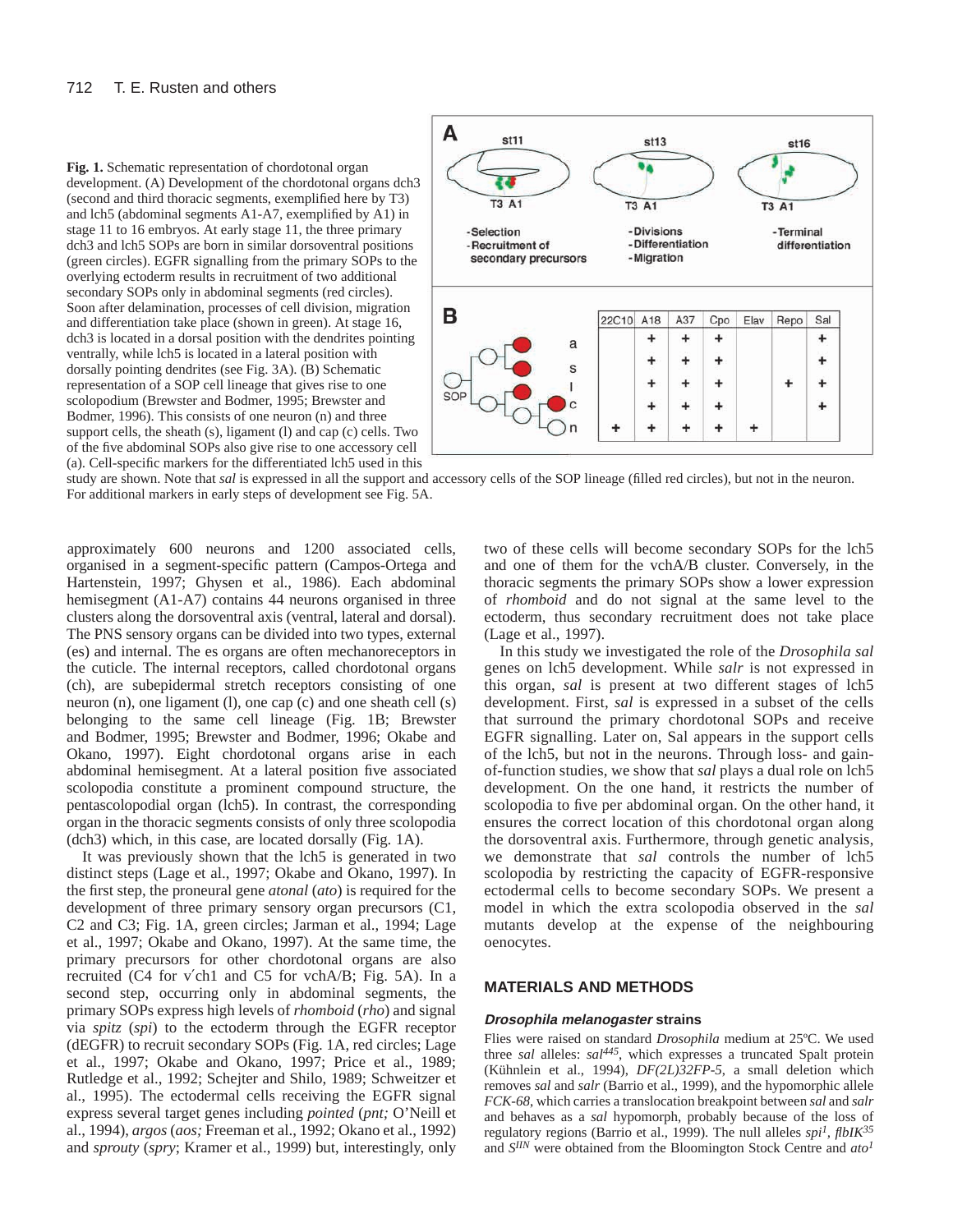from A. Jarman (Jarman et al., 1994). The UAS-*sal* was described previously (de Celis et al., 1996). For misexpression experiments in the neuroectoderm, as well as early neuroblasts and SOPs, we used the driver-lines *scabrous*-GAL4 (*sca*-GAL4; Mlodzik et al., 1990) and *Krüppel*-GAL4 (*Kr*-GAL4; Castelli-Gair et al., 1994). For the misexpression experiments in the neural cells after delamination of SOPs we used the GAL4 driver-lines MZ1407-GAL4 (Sweeney et al., 1995), and *asense*-GAL4 (*ase*-GAL4; Hoch et al., 1994). The P[*lac,ry*+]A18, and P[*lac,ry*+]A37, referred to as A18 and A37 (Ghysen and O'Kane, 1989), label most cells, if not all, in the developing embryonic PNS. The RX-*drf-lacZ* insertion line reproduces *ventral veins lacking/drifter* (*vvl*/*drf*) pattern of expression in the oenocytes (Anderson et al., 1995). Information about strains not described in the text and balancer chromosomes have been described previously (Lindsley and Zimm, 1992).

### **Immunohistochemistry**

Immunohistochemistry was performed in whole-mount embryos using the following primary antibodies: anti-Sal rat and rabbit antisera (1:1000 and 1:250 dilution, respectively; de Celis et al., 1999); anti-Salr rat antiserum (1:250 dilution; Barrio et al., 1996); anti-Ato rabbit antiserum (1:1000 dilution; Jarman et al., 1994); rabbit anti-βgalactosidase (β-Gal) antiserum (1:5000 dilution; Cappel); anti-Couch potato (Cpo) rabbit antiserum (1:4000 dilution; Bellen et al., 1992); anti-dpERK (activated MAPK/Rolled) mouse monoclonal antibody (1:500 dilution; SIGMA; Gabay et al., 1997); anti-Reversed polarity (Repo) rabbit antiserum (1:300 dilution; Halter et al., 1995); anti-Embryonic lethal abnormal vision (Elav) monoclonal antibodies (9F8A9, 1:1000 dilution; (O'Neill et al., 1994) and 22C10 monoclonal antibody (1:20 dilution; Fujita et al., 1982) were obtained from the Developmental Studies Hybridoma Bank at the University of Iowa. Fluorescent Cy2- and Cy3-conjugated secondary antibodies (Jackson Immunoresearch) were used at 1:1000 dilution. HRPconjugated goat anti-rabbit and goat anti-mouse antibodies (Promega) were used at 1:250.

Embryos were staged according to Campos-Ortega and Hartenstein (Campos-Ortega and Hartenstein, 1997) and were fixed and processed for whole-mount antibody staining using standard techniques (Patel, 1994). Stained embryos were cleared in 80% glycerol, mounted and examined on a Zeiss Axiophot. Alternatively, fluorescent embryos were analysed by confocal microscopy using a Zeiss LSM 510 microscope.

### **Electron microscopy**

*Df(2L)32FP-5/sal<sup>445</sup>* and wild-type embryos were fixed in a double aldehyde mixture (2.5% glutaraldehyde, 4% paraformaldehyde) prepared in 0.1 M sodium cacodylate buffer, pH 7.4. The embryos were first dechorionated by hand and mounted in halocarbon oil on a microscope slide for determination of genotype and developmental stage under fluorescence and Nomarski optics. Embryos were fixed individually once they reached early stage 16. The halocarbon oil was cleaned off by gently rolling the embryo over a clean microscope slide and the fixation started by moving the embryo into a drop of fixative (50 µl). After 5 minutes, the embryo was moved out of the fixative, the vitelline membrane was ruptured with a needle and the embryo placed into 2 ml of ice-cold, fresh fixative for 5 hours. The aldehydes were washed out with a few changes in the same buffer before post-fixing for 1 hour in ice-cold 2% osmium tetroxide dissolved in distilled water. The embryos were then dehydrated in an ethanol series, embedded in EPON and polymerized for 48 hours at 60°C according to standard routines. Semithin sections in the transverse plane were cut at 2  $\mu$ m and stained with boracic Toluidine Blue for localization of abdominal chordotonal organs. Ultrathin sections ('silver') were contrasted by serial incubation in lead citrate, uranyl acetate and lead citrate, and mounted on copper grids for examination on a JEOL 100 CX electron microscope operated at 60 mV. Serial sections of three

different abdominal segments were examined in 4 embryos of each genotype.

### **RESULTS**

### **Spalt and Spalt-related are expressed in a partially overlapping pattern during embryonic peripheral nervous system development**

In order to understand the role of *sal* and *salr* during PNS development, we carried out a detailed analysis of their expression pattern in the trunk region during embryonic stages. We performed double immunostaining using anti-Sal antibodies together with different markers for the developing PNS in stage 16 embryos. To identify neuronal cells, we used the monoclonal antibody 22C10 that labels all PNS neurons (Fujita et al., 1982; Hummel et al., 2000; Roos et al., 2000). We also used antibodies specific for Elav, an RNA binding protein located in the nuclei of all neuronal cells (O'Neill et al., 1994). Finally, we used the A18 and A37 *lacZ* insertion lines, as well as anti-Cpo antibodies which are all markers for most if not all PNS cells (Bellen et al., 1992; Ghysen and O'Kane, 1989).

Sal-positive cells are located in the three abdominal PNS clusters, ventral, lateral and dorsal (Fig. 2A; nomenclature according to Brewster and Bodmer, 1995). In the lateral cluster *sal* is expressed in the sheath cell of the single chordotonal organ, v′ch1 (s′; Fig. 2C) as well as all the pentascolopodial support cells (s, l, c), but not the pentascolopodial neuron (n; Fig. 2B,D). Moreover, *sal* is also expressed in the two accessory cells associated with lch5 (a; Fig. 2C; Brewster and Bodmer, 1996; Ghysen and O'Kane, 1989). In the ventral cluster we identified neurons v′esA and v′esB as Sal positive (Fig. 2E,F), two unidentified cells in close proximity (u, Fig. 2E,F), as well as the sheath cells of the vchA and vchB chordotonal organs (data not shown). In the dorsal cluster *sal* is expressed in the dorsal bipolar neuron (dbp) and its associated glia (PG3), as well as another unidentified neuron (dn, Fig. 2B).

In addition to the PNS, other cells in the region stain prominently with anti-Sal antibodies. These cells are the oenocytes (oe), which are situated between the epidermis and lch5 in late embryos (Fig. 2A-F; Barrio et al., 1996; Kühnlein et al., 1994). Little is known about the development of these putative nephrocytes, except that they are located exclusively in abdominal segments and are of ectodermal origin. The analysis of a number of *lacZ* lines show that oenocytes originate in the epidermis of stage 11 embryos (Hartenstein et al., 1992).

Using the expression pattern of *sal* as reference, the expression of *salr* was analysed by in situ hybridisation (results not shown) and double immunostaining using anti-Sal and anti-Salr specific antisera (Fig. 2D-F). Salr was first detected at stage 13 in the oenocytes, where it colocalises with Sal and at stage 14 in some ventral cells. These are likely to be v′esA and v′esB since they are positive for Sal and Salr later in development. At stage 16, Salr is expressed in the oenocytes, the dbp neuron, v′esA and v′esB, but it is absent from other PNS organs in the abdomen (Fig. 2D-F). In summary, Sal and Salr are expressed in a partially overlapping pattern in the PNS. However, Sal and not Salr is expressed in distinct support cells of lch5, indicating that *salr* may not play an important role in the development of this organ.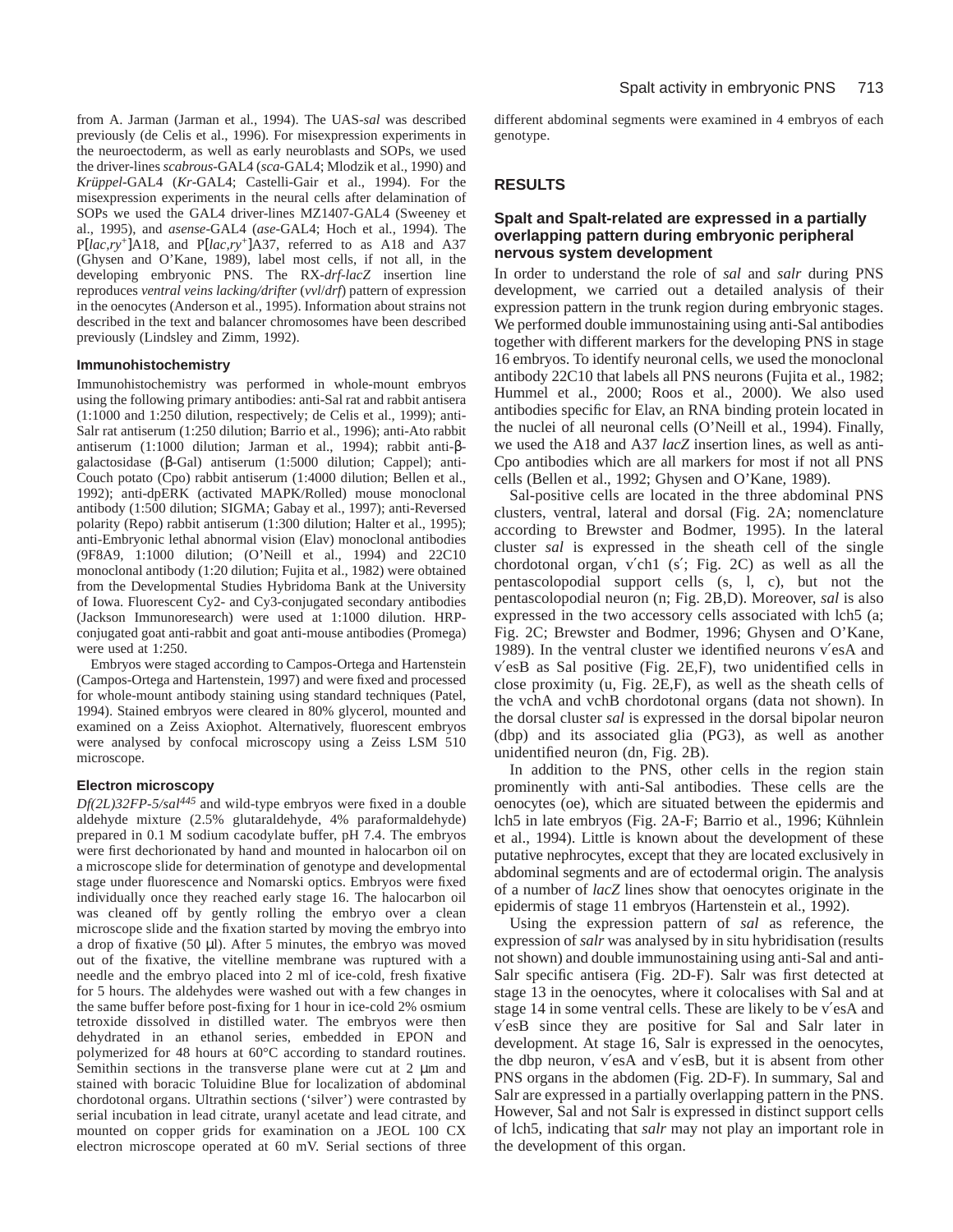

**Fig. 2.** *spalt* and *spalt related* are expressed in a subset of peripheral neurons and support cells in the embryo. (A) Summary of the expression pattern of Sal (red) or Sal and Salr (yellow). The cartoon represents one abdominal segment of stage a 16 embryo (adapted from Brewster and Bodmer, 1995). All the cells forming the ventral, lateral and dorsal clusters are depicted. In the dorsal cluster, the dorsal bipolar neuron (dbp) is positive for both Sal and Salr, while its associated glial cell (PG3) is only positive for Sal. In the lateral cluster, *sal* is expressed in two organs, v′ch1 and lch5. In vch′1 it appears only in the sheath cell (s′) but not in the neuron (n′). In lch5, Sal is detected in all the support cells: ligament (l), sheath (s), cap (c) and accessory epidermal cells (a) but, as in vch′1, not in the neurons (n). In close proximity to lch5, the oenocyte cells (oe) are positive for both factors. In the ventral cluster, the neurons of the v′esA and v′esB are Sal and Salr positive, and the sheath cells of the vchA and vchB organs are positive for Sal. (B-F) Single confocal sections of stage 16 embryos (anterior to the left and dorsal up) showing double immunostaining using anti-Sal (red) and either anti-Cpo (green in B and C) or anti-Salr antibodies (green in D-F) antibodies. Abbreviations are as in A. (B,C) Two consecutive single confocal sections show Cpo expression, which highlights all cells in the PNS. Stacked confocal sections were combined at the green and red lines generating orthogonal sections that are displayed at the top (green) and left (red) of each panel, respectively. The Sal-, but not Cpo-expressing cells (red) are oenocytes. Some clusters of neurons and support cells are outlined. In the dorsal cell cluster *sal* is also expressed in one unidentified dorsal neuron (dn). (D-F) Three consecutive single confocal sections show that Sal and Salr overlap in the dpb neuron and the oenocytes (yellow). Salr is not detected in the lch5. According to the relative positions shown by double staining with anti-Elav, 22C10 and anti-Cpo antibodies (data not shown) the cells in the ventral position are v'esA and v'esB, with 2 closely associated Sal-positive unidentified cells (u). In the latter, Salr is expressed at a significantly higher level than Sal.

### **Loss of spalt increases the number of scolopodia in the lch5 organ**

To investigate the role of *sal* in the development of the PNS, we performed immunostainings using the monoclonal antibody 22C10 (Fujita et al., 1982) in *Df(2L)32FP-5*/*Df(2L)32FP-5, FCK-68/Df(2L)32FP-5*, and *Df(2L)32FP-5/sal445* allelic combinations. These mutants show obvious malformations and changes in number of neurons in the lch5 organ. In wild-type embryos the lch5 scolopodia appear in a lateral position and are organised in an array with prominent dorsally pointing dendrites (Fig. 3A). In all mutant combinations analysed, the lch5 organs are mostly in a dorsal position (approx. 70% of the cases) and appear disorganised with ventrally pointing dendrites (Fig. 3B,C). Furthermore, the lch5 organ frequently has 1 to 3 supernumerary neurons (Fig. 3C,E) per hemisegment (Table 1). In the dorsal cluster the dbp neuron presents abnormally directed and shortened axonal projections (results not shown), but this could be a secondary consequence of other unrelated malformations seen in the mutants (e.g. failure of tracheal fusion). Otherwise, the dorsal and ventral clusters appear normal.

The increase in number of neurons could in theory be the result of cell fate transformation at the expense of support cells (such as ligament or cap cells), within the chordotonal lineage (Brewster and Bodmer, 1995; Brewster and Bodmer, 1996). Such a phenotype has been shown in *glial cells missing* (*gcm*) mutants, where the ligament cells are transformed into neurons (Jones et al., 1995), and in *numb* overexpression backgrounds where sheath cells are transformed into neurons (Chien et al., 1998). In the case of *sal* mutants, one of the support cells (normally expressing *sal*) could be transformed into one neuron (normally lacking *sal*). Therefore, we closely examined possible cell fate changes within the SOP lineage by electron microscopy, given the fact that each cell type of the scolopodium has characteristic microstructures (Carlson et al., 1997a; Carlson et al., 1997b; Hartenstein, 1988). In all the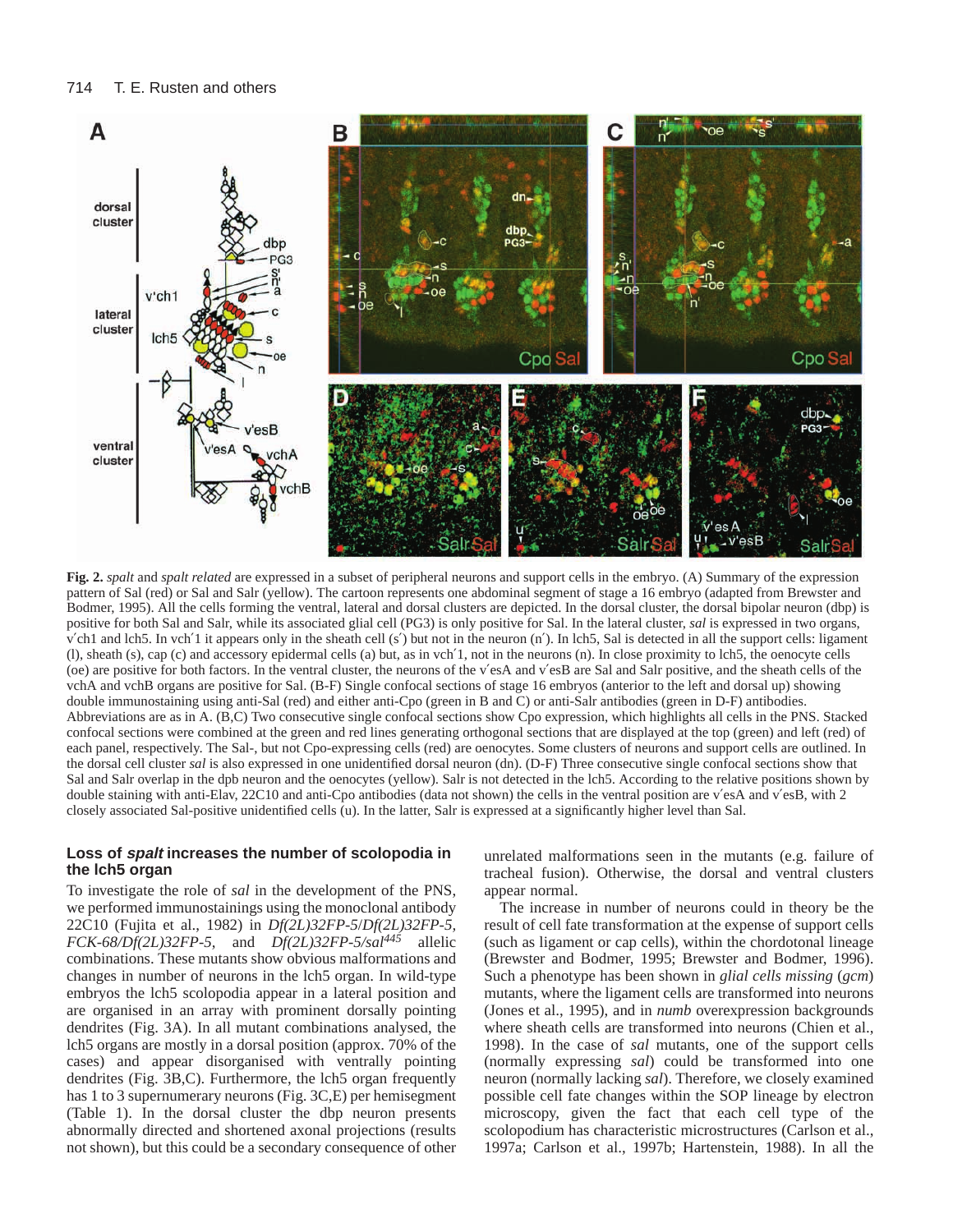**Fig. 3.** Loss of *spalt* leads to supernumerary scolopodia in the sensory organ lch5. Immunostaining (A-C,G,H) and electron microscopy (D-F) analysis of the embryonic PNS in wild-type embryos (A,D,G) and transheterozygous *DF(2L)32FP-5/sal445* embryos (B,C,E,F,H). (A,B) Lateral view of stage 16 embryos with the neuronal marker 22C10 evident in segments T3-A3. Arrowheads point to the dendrites of the dorsally located dch3 organ in the thorax and of the laterally located abdominal lch5. The arrows indicate the v´ch1 organ in one abdominal segment. The lch5 of the *sal* mutant shows misplacement and supernumerary neurons, while thoracic dch3 does not show any detectable abnormality. (C) Enlargement of one mutant lch5 organ, boxed in B. Arrowheads indicate six ventrally pointing dendrites. (D-F) Electron microscopy analysis of abdominal segments reveals supernumerary and irregularly arranged lch5 scolopodia in stage 16 *sal* mutant embryos. The arrowheads indicate the ciliary dendrites. The five scolopodia of a wild-type embryo (D) are arranged in a linear array separated from the epidermis (ep) by the v′ch1 organ and the oenocytes (oe), and exterior to the mesodermally derived fat body (fb). In E, a mutant embryo shows up to seven irregularly arranged scolopodia (arrowheads). Each scolopodium presents correctly differentiated sheath and cap cells, distinguishable by their characteristic ultrastructural composition. (F) Ultrastructure of a chordotonal organ sectioned at the level of the dendrite. The color code indicates the different cell types; yellow marks the neuronal dendrite



with its central cilium, blue the sheath cell, and purple the cap cell. (G,H) Lateral views of T3-A2 segments of stage 13 embryos showing staining for Repo in the ligament cells (arrowheads) of the dch3 and lch5 organs. Other Repo-positive glial cells (SDBD and PG3) are also detectable. In H, an increased number of ligament cells is shown in the mutant abdominal lch5, while the thoracic dch3 does not show differences.

cases examined, together with supernumerary neurons we could identify associated supernumerary sheath and cap cells (Fig. 3E). Moreover, we never observed more than one neuron inserted into a single sheath cell, as is the case in *gcm* mutants. Furthermore, all the cells in each scolopodium have normal ultrastructure, indicating that even the supernumerary scolopodia are fully differentiated (Fig. 3F).

The number of ligament cells is difficult to score by EM analysis at late stages of embryonic development. These cells, considered as glial cells, are located at different dorsoventral levels and their nuclei appear distant from the rest of the cells in the organ. Therefore, we performed immunostaining in stage 13 embryos using antibodies against the glial marker Repo (Campbell et al., 1994; Halter et al., 1995; Xiong et al., 1994). At this stage, all the cells of the chordotonal organs are already formed and are differentiating (Carlson, 1997; Carlson et al., 1997; Hartenstein, 1988), so they can be detected before peripheral and exit glial cells migrate out from the CNS and populate the PNS (Halter et al., 1995). In the *sal* mutant backgrounds we observed supernumerary glial cells in the position where the ligament cells are expected to be (Fig. 3H). These cells are clustered, supporting the idea that they are bona fide ligament cells. Furthermore, we never observed fewer than 5 ligament cells, excluding the possibility that supernumerary neurons derive from transformed ligament cells. Indeed, we

**Table 1. Peripheral nervous system defects in various genetic backgrounds in late embryos**

| Genotype                 | Dorsalised<br>lch <sub>5</sub> | No. of<br>$neurons*$ | No. of<br>hemisegmentst |
|--------------------------|--------------------------------|----------------------|-------------------------|
| $sal^{445}/Df(2L)32FP-5$ | $^{+}$                         | $6.4 \pm 0.13$       | 58 (6)                  |
| sca-Gal4;UAS-sal§        |                                | $3 \pm 0.04$         | 25(2)                   |
| kr-Gal4;UAS-sal¶         |                                | $2.9 \pm 0.11$       | 9(3)                    |
| $sal^{445}$ : $S$        | $^{+}$                         | $3.05 \pm 0.20$      | 76(6)                   |
| $sal^{445}$ ;spi         | $^{+}$                         | $3 \pm 0.08$         | 15(4)                   |
| $aop_{+}^{++}$           |                                | $5.3 \pm 0.10$       | 42(4)                   |
| S‡‡                      |                                | $3.04 \pm 0.2$       | 76(9)                   |
| spi‡                     |                                | $3.04 \pm 0.04$      | 23(2)                   |
| dEGFRii                  |                                | $3.03 \pm 0.03$      | 36(3)                   |
|                          |                                |                      |                         |

\*Number of neurons per lch5 organ and standard error.

**‡**Number of hemisegments analysed. Between brackets, number of embryos analysed.

§Other lateral and ventral clusters of neurons were affected. Sporadic mislocation of lch5 was observed (3 cases). v′ch1 is sometimes eliminated. dbp axons fail to extend anterior-posterior axonal projections.

¶Only abdominal segments A1-A3 were scored. Occasional loss of ventral and lateral neurons was observed.

**‡‡**Homozygous mutant embryos analysed.

frequently found clusters of 6 ligament cells (36 out of 96 hemisegments observed) or even 7 (8 out of 96), with an average of 5.4 ligament cells per cluster (Table 2).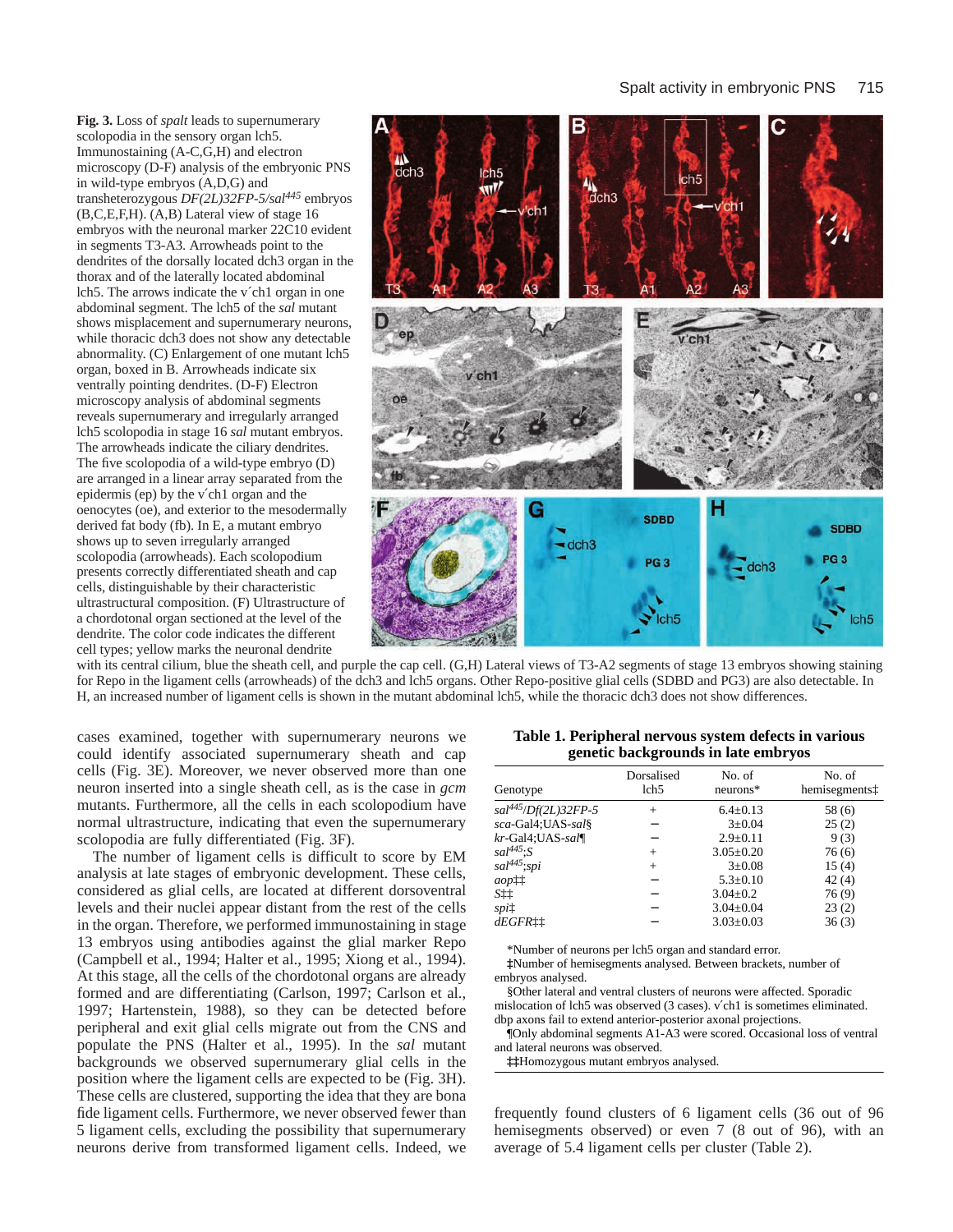#### 716 T. E. Rusten and others

**Table 2. Number of ligament cells in wild type and** *sal* **mutant embryos at stage 13 of development**

| Genotype                  |              | No. of ligament cells* No. of hemisegments <sup>†</sup> |
|---------------------------|--------------|---------------------------------------------------------|
| WT                        | $4.8 + 0.06$ | 42(3)                                                   |
| Df(2L)32FP-5/Df(2L)32FP-5 | $5.5+0.12$   | 35(3)                                                   |
| $Df(2L)32FP-5/sal^{445}$  | $5.4+0.11$   | 61(5)                                                   |

\*Number of ligament cells per lch5 organ and standard error.

**‡**Number of hemisegments analysed. The number of embryos analysed is given in brackets.

Since we observed extra sheath, cap and ligament cells, rather than only extra neurons in each scolopodium, it seems unlikely that the supernumerary neurons represent a transformation within the SOP cell lineage. Furthermore, the extra scolopodia formed do not seem to result from fate transformations of neighbouring external sensory organs into chordotonal organs, as is known for *cut* mutant embryos (Blochlinger et al., 1990), since all sensory cells neighbouring the lch5 are still present in the *sal* mutants (data not shown). Consequently, it is plausible that the number of SOPs increases at earlier stages of development giving rise to a higher number of scolopodia. This phenomenon occurs only in abdominal segments while, in the thoracic ones, no defects of migration or number of cells was observed.

### **Overexpression of Spalt causes a reduction in the number of scolopodia in the lch5 organ**

The analysis of *sal* mutants revealed that *sal* restricts the number of developing scolopodia in the lch5. Thus, *sal* could inhibit neuronal development in the PNS as has been reported for the sensory precursor cells in the notum of the wing imaginal disc (de Celis et al., 1999). To further analyse this possibility, we misexpressed *sal* during the development of the lch5 organ using the UAS/GAL4 system (Brand and Perrimon, 1993). For this purpose, we analysed the β-Gal expression domains of four GAL4 drivers in combination with the UAS*lacZ* line. Two of these drivers, *sca*-GAL4 and *Kr*-GAL4, direct early stage expression of β-Gal in the neuroectoderm, before the SOPs are singled out from the proneural clusters (PNC). This is the time when the definition of which ectodermal cells will become neuronal precursors is taking place. While *sca*-GAL4 drives β-Gal expression in the whole trunk, *Kr*-GAL4 does so only in segments T2-A3. The other two drivers, MZ1407-GAL4 and *ase*-GAL4 drive expression at later stages of development in the neural precursors at stages 11 and 12 and in the PNS neurons at later stages of development, when the SOPs are already recruited and have started their differentiation.

The effects of *sal* overexpression were monitored in allelic combinations of UAS-*sal* (de Celis et al., 1996) with the mentioned four GAL4 lines in stage 16 embryos, using the 22C10 antibody. Overexpression of *sal* in the ectoderm, as well as in the SOP lineage, using *Kr*-GAL4 and *sca*-GAL4 drivers reduces the number of neurons in the lch5 organ from five to three (Fig. 4E,F). With the *Kr*-GAL4 driver the phenotype is observed solely in segments A1-A3. By contrast, the ectopic expression of *sal* in the neuronal progenitors using MZ1407- GAL4 and *ase*-GAL4 drivers does not produce detectable defects in the PNS. No effects on lch5 cell numbers were observed in flies that carried the GAL4 drivers or the UAS-*sal* **Fig. 4.** *spalt* overexpression induces reduction of

scolopodia number in the lch5 organ. (A,C) Representation of the scolopodia of one lch5 organ in a wild-type (A) and in a EGFR pathway mutant (C) stage 16 embryo. Neurons are drawn in black. When EGFR signalling is perturbed, the number of scolopodia is reduced to three. B,D,E,F. Close ups of an lch5 organ stained with 22C10 in stage 16 embryos. Arrowheads indicate the dendrites. While in the wild-type five dendrites are observed (B), in *spi* mutants, where the EGFR signalling is compromised, there is a reduction to three neurons per organ (D). The



same effect is observed when *sal* is ectopically expressed in the neuroectoderm and early SOPs using the *Kr*-GAL4 (E) or the *sca*-GAL4 drivers (F).

constructs alone. Interestingly, the reduction from five to three neurons is also reported to occur when EGFR signalling is compromised, as in *spi* mutants (Fig. 4D; Bier et al., 1990; Lage et al., 1997; Okabe and Okano, 1997).

The ectopic presence of Sal at early stages of development inhibits the formation of two scolopodia. However, after all the SOPs are recruited from the neuroectoderm, the ectopic expression of *sal* does not seem to interfere with the normal developmental pathways. This suggests that *sal* could interfere with the secondary recruitment of SOPs dependent on EGFR signalling.

### **Spalt is expressed in early embryonic stages when the recruitment of sensory precursors takes place**

The secondary recruitment of SOPs takes place at early stages of development and depends on EGFR signalling (Lage et al., 1997; Okabe and Okano, 1997). To test whether *sal* works at the level of secondary recruitment of SOPs, it was first necessary to analyse the expression of *sal* in relation to the pattern of a number of proteins involved in the development of lch5 during the early development/recruitment phase (Fig. 5).

At early stage 11, Sal is expressed in the dorsal ectoderm (Fig. 5). Using Ato as a marker for primary SOPs, we found that the most dorsal lch5 precursor, C1, delaminates from within the Sal-positive area and coexpresses Ato and Sal at this stage (Fig. 5B). Slightly later in development both Ato and Sal disappear from C1 (Fig. 5C), although this precursor can still be detected using anti-Cpo antibodies (Fig. 5D). We never observed coexpression of Ato and Sal in any other more ventrally located primary SOPs, (C2-C5) of the chordotonal organs, all believed to originate from the PNC ventral to the C1 precursor (Fig. 5B; Lage et al., 1997).

The DER signalling pathway involves the activation of the Rolled protein (Rl/Map kinase). We therefore used a monoclonal antibody against activated Rl (Gabay et al., 1997) to visualise candidate secondary SOPs. The expression pattern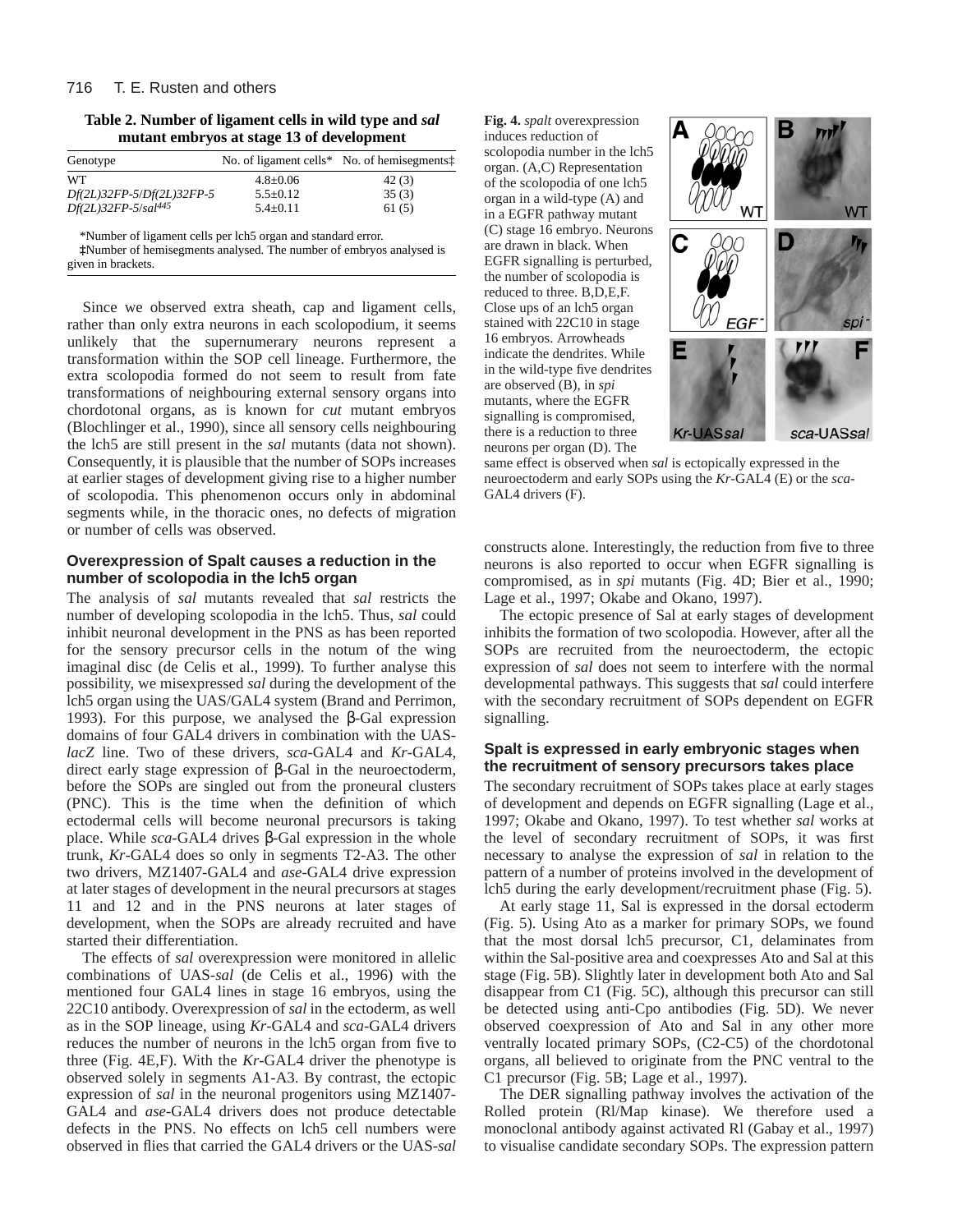**Fig. 5.** *spalt* is expressed in the ectoderm during early lch5 development. A. The cartoon summarises the expression pattern of various markers in the different cell types during early lch5 development. C1-C5 are the primary chordotonal sensory organ precursors (Lage et al., 1997; Okabe and Okano, 1997), where C1-C3 (thick black outline) are thought to contribute to lch5, and C4 and C5 are thought to contribute to v′ch1 and one of the ventral vchA or vchB organs (Lage et al., 1997). The primary SOPs express proteins such as Ato, Rho and Cpo. The putative secondary precursor cells (S) transduce signals and express the target genes *pnt* and *aos*. Two of these cells will be recruited to form the lch5 and one to the vchA/B organs. The expression of *sal* is localised in the primary precursor C1 and in the cells that surround it (red). The horizontal line indicates the limit of *sal*-expressing cells in the ectoderm and the oval ring the tracheal pit. (B-E) Confocal sections stained



with color-coded antibodies. B', D', E' and B", D", E'' are single channel images of the same section. (B) Confocal sections of two consecutive segments in early stage 11 embryos showing the expression pattern of Ato (green). Ato is restricted to the C1 precursor of the lch5 and the SOP of the dbp, while it is still broadly expressed in the proneural cluster (PNC) that gives rise to the other SOPs of the chordotonal organs (C2-C5, compare with Fig. 2a in Lage et al., 1997). The C1 precursor delaminates within a Sal-positive ectodermal area (red), while the PNC arises ventral to the Sal domain. (C) Later on, at late stage 11, both Sal and Ato disappear from the C1 lineage (Lage et al., 1997). Ato is restricted to other chordotonal precursors (C3-C5, compare with Fig. 2b in Lage et al., 1997) where *sal* is not expressed. (D) A different late stage 11 embryo showing the C1 precursor expressing Cpo. Although Sal is not present in the C1 precursor, it is strongly expressed in the cells surrounding it, which have elongated nuclei. (E) Putative secondary chordotonal organ precursors showing active EGFR signalling visualised with anti-Rl antibodies (green). Sal and activated Rl coincide in the cells with elongated nuclei surrounding C1 (S). Activated Rl also labels three putative chordotonal precursors (S) ventral to the Sal domain, seemingly overlying the position of the primary signalling SOPs, as well as the tracheal pits (outlined).

of activated Rl corresponds well to the patterns reported for *aos* and *pnt* (Lage et al., 1997; Okabe and Okano, 1997; Okabe et al., 1996) and appears around the tracheal pits, in cells surrounding C1, and in cells overlying the more ventral C2-C5 SOPs (Fig. 5A,E). Only a ring of 4-5 cells with elongated nuclei around the C1 precursor coexpress Sal and activated Rl. Interestingly, Rl-positive cells in the ectoderm not expressing Sal overly the SOPs, C2-C5, and their number corresponds to the number of secondary SOPs recruited to the abdominal chordotonal organs (two for the lch5 and one for the vchA/B cluster; Fig. 5E). Later in development, Sal-positive cells surrounding C1 migrate ventrally and end up in a lateral position close to the lch5, strongly suggesting that they are the developing oenocytes. Later on, Sal expression can be detected at stage 13 in the lch5 lineage, at a time when all cell divisions have already occurred and differentiation and migration of the lch5 has initiated (Carlson et al., 1997a; Carlson et al., 1997b; Hartenstein, 1988). At stage 13, four additional Sal-positive cells in the lateral region are likely to include the v′esA and B neurons since these are Sal-positive in stage 16 embryos (Fig. 2D-F). In addition to the C1 precursor of lch5, some other SOPs were identified as Sal positive. These include the SOP

of the dorsal bipolar neuron (Fig. 5B) and a precursor not identified (data not shown), which probably corresponds to the SOP of the Sal-positive neuron in the dorsal cluster of late embryos (dn in Fig. 2B). At stage 16 of embryogenesis the epidermal expression of Sal fades away.

Since EGFR signalling is involved in recruitment of secondary SOPs, an excess of potential secondary SOPs exist (Fig. 5A). We have shown that loss of *sal* generates more SOPs, and that among the candidates only those that surround the C1 express Sal. This leads to the hypothesis that the candidates overlying the C2-C5 and not expressing Sal, are the actual precursors of secondary SOPs. To prove this hypothesis it is necessary to show that the extra SOPs generated by loss of *sal* are dependent on EGFR signalling, and thus represent secondary SOPs.

### **The supernumerary scolopodia observed in spalt mutants are dependent on EGFR signalling**

The PNS phenotype displayed by *sal* mutants is reminiscent of that of the increased EGFR signalling observed in *aos* mutants (Freeman et al., 1992; Kretzschmar et al., 1992; Okano et al., 1992), *anterior open* (*aop*; Lai and Rubin,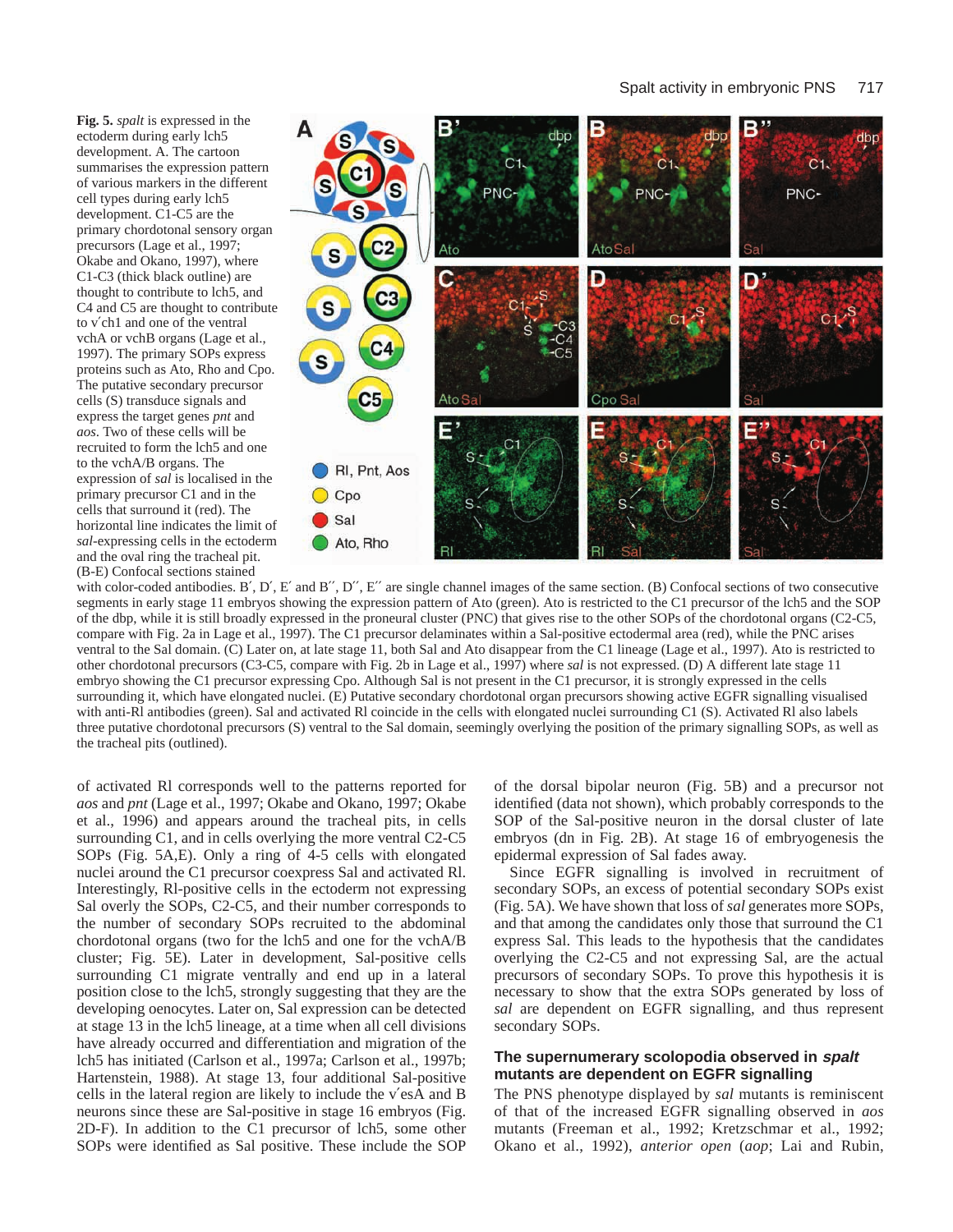

**Fig. 6.** *spalt* restricts EGFR signalling dependent recruitment of secondary sensory organ precursors. (A-D) Immunostaining using the neuronal marker 22C10 showing one thoracic and several abdominal segments of stage 16 embryos. Single homozygous mutants for *S* and *spi* null alleles of the EGFR signalling pathway  $(A,B)$  or combinations of those with  $sal^{445}$  (C,D) are shown. For comparison with wild type or *sal445* single mutant embryos see Fig. 3. Embryos with mutations in the EGFR pathway show reduction from five to three neurons (arrowheads), resulting from failure of secondary SOPs recruitment (inserts in A,B). The same is true for the double mutant embryos in the combinations *sal*;*S* or *sal*;*spi* (inserts in C,D). However, while in the single EGFR mutants the lateral location of lch5 is not affected (brackets), this organ is retained dorsally in the double mutants, as observed in *sal* mutations (Fig. 3).

1992), *GTPase-activating protein 1* (*gap1*; Gaul et al., 1992), or *sprouty* (*spry;* Kramer et al., 1999). Conversely, loss of positive regulators of EGFR signalling such as *rho* (Bier et al., 1990), *S* (Star; Kolodkin et al., 1994), *spi* (Rutledge et al., 1992; Schweitzer et al., 1995), *EGFR* (Nüsslein-Volhard et al., 1984; Price et al., 1989; Schejter et al., 1989), *son of sevenless* (*sos*; Rogge et al., 1991), *pnt* (O'Neill et al., 1994), or *ras1* (Simon et al., 1991)*,* results in reduction of scolopodia in the lch5 organ (Lage et al., 1997; Okabe and Okano, 1997; Okabe et al., 1996). Our results suggest that *sal* interferes with the secondary recruitment of SOPs from the cells surrounding the C1 primary precursor, probably preventing their response to the EGFR signalling to form secondary SOPs. In order to test this hypothesis, we performed an analysis of *sal;S* and *sal;spi* double mutant embryos. Two possible scenarios were envisaged. (i) *sal* restricts the number of EGFR-recruited secondary SOPs. In this case, inhibition of the EGFR pathway in the *sal* mutant background would

produce three scolopodia. (ii) Alternatively, *sal* restricts the number of primary SOPs for the lch5. In this case double mutants where EGFR signalling is perturbed in the *sal* mutant background would produce more than 3 neurons or scolopodia in the lch5 organ.

As shown in Table 1, while the *sal* mutant embryos have an average of 6.4 neurons in the lch5 organ as scored by 22C10, *sal;spi* and *sal;S* double mutants have 3 and 3.05 neurons, respectively (Table 1; Fig. 6C,D). The double mutant values are similar to the ones obtained when single *S* (3.04), *spi* (3.04) or dEGFR (3.03) mutants were analysed (Table 1; Fig. 6A,B). Thus, this experiment demonstrates that the supernumerary precursors observed in the *sal* mutants require EGFR signalling and therefore are likely to represent supernumerary secondary SOPs. The *sal;spi* and *sal;S* double mutant embryos show misplacement of the lch5 organ along the dorsoventral axis comparable to the phenotype observed in single *sal* mutants, but the EGFR pathway mutants do not show dorsalisation of the organ (Table 1; Fig. 6A,B). It appears that secondary recruitment and migration of the organ are two distinct tasks that differ in terms of genetic regulation.

### **The supernumerary scolopodia in spalt mutants develop at the expense of the oenocytes**

Given the possibility that the Sal-positive cells surrounding C1 are the developing oenocytes, we hypothesised that the extra scolopodia observed in *sal* mutants would develop at the expense of these cells. To test this, we used the *dfr-lacZ* insertion line as a marker for oenocytes (Anderson et al., 1995). Double staining using anti-Spalt and anti-β-Gal antibodies confirmed the colocalisation of the two proteins in the cells surrounding the C1 precursor (Fig. 7A). Later in development these cells migrate ventrally in close association with the lch5 organ (Fig. 7B) and are finally located in the lateral position between the lch5 and the epidermis (Fig. 7C,G). This strongly suggests that the C1-surrounding cells are indeed the oenocytes. In concordance with our hypothesis, the cells surrounding the C1 precursors disappear in the *sal* mutants (Fig. 7D). At later stages of development, while the heterozygous *Df(2L)32FP-5/(drf-lacZ*) embryos and embryos only carrying the *dfr-lacZ* insertion have 5.9 (*n*=53) and 5.8 (*n*=53) oenocytes per hemisegment, respectively, *Df(2L)32FP-5,(drf-lacZ)/sal445* mutant embryos have an average of 0.4 oenocytes per hemisegment (*n*=84; Fig. 7G,H).

In analogy with the developing lch5, we then hypothesised that the oenocytes require EGFR signalling for proper development. We therefore analysed embryos mutants for *S* and *spi* at different stages of development. Interestingly, in stage 11 embryos the *sal* pattern of expression remains unaltered in the cells surrounding the C1 precursor, as well as in the epidermis (data not shown). However, later on, the development of the oenocytes is inhibited (Fig. 7E,F). These results indicate that *sal* regulation is independent of the EGFR pathway and that the oenocytes development depends on both *sal* and EGFR signalling activity.

Furthermore, if the signalling arises from the precursor C1, the formation of oenocytes would be restrained in the absence of SOPs. Indeed, in *ato* mutant embryos oenocytes originate only in the segments where remnant SOPs develop (Fig. 7I).

In conclusion, our results are consistent with a model where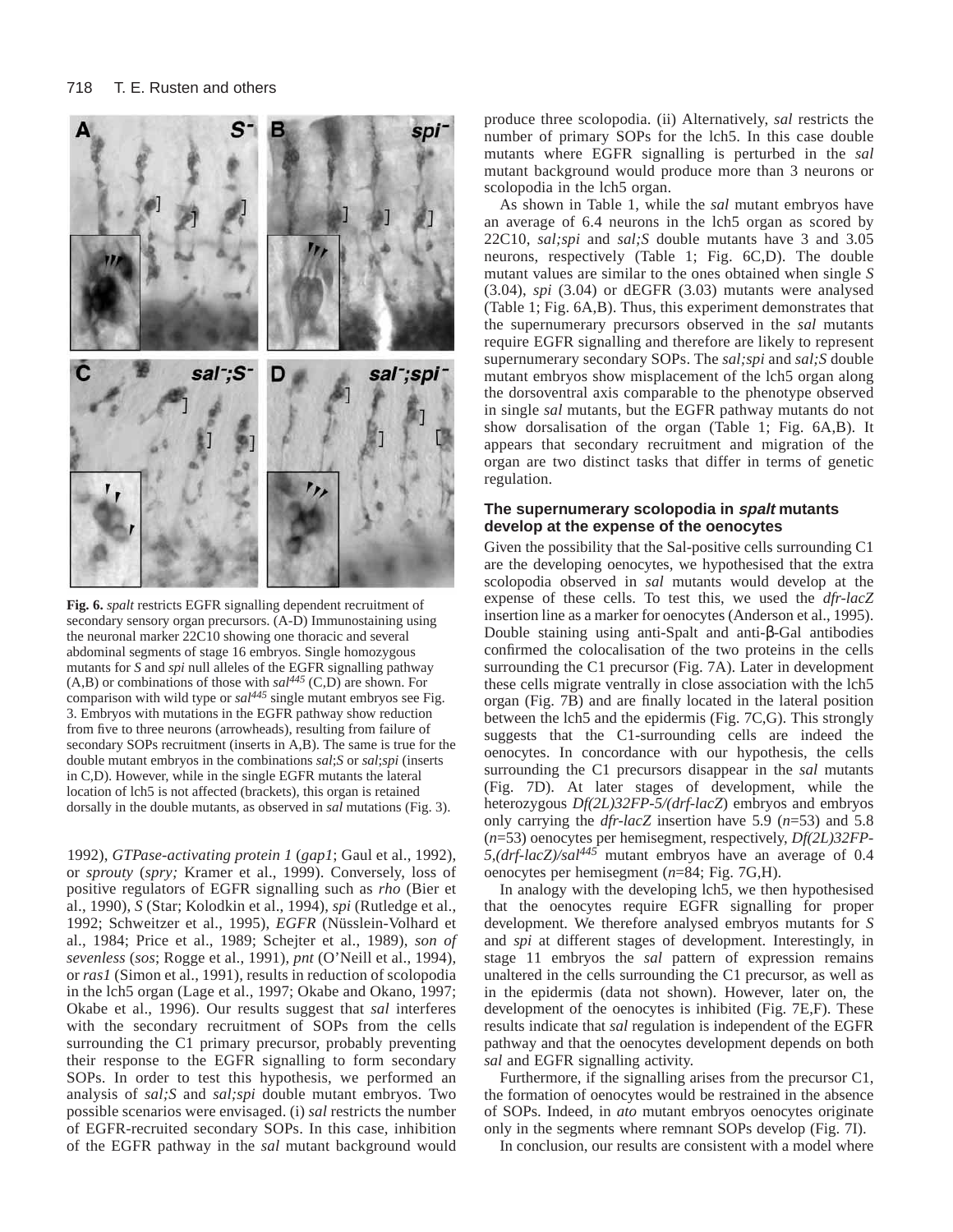**Fig. 7.** The *spalt*-expressing cells surrounding C1 are the precursor of the oenocytes. (A-F,I) Immunostainings showing Sal (red) and β-Gal or Cpo (green) expression in embryonic stages 11 (A,D),  $13 \overline{(B,E)}$  and  $16 \overline{(C,F,I)}$ . Abbreviations are as in Figs 1 and 2. A. The cells surrounding the precursor C1 express both *sal* and the *dfr-lacZ* transgene, and are the putative secondary sensory organ precursors (S) that receive the EGFR signal (Fig. 5). Later in development, these cells migrate ventrally together with lch5 (B) and at stage 16 they are located between the epidermis and the pentascolopodial organ, and continue expressing Sal and β-Gal (C). In *sal* mutants (D), these cells are not detectable at stage 11. In *spi* mutants, the cells that migrate together with lch5 are not longer visible (E), in correlation with the loss of oenocytes observed in the late embryo (F). (G,H) Enzymatic stainings using anti-β-Gal antibodies expressed by the *dfr-lacZ* transgene, reveal the loss of oenocytes in *sal* mutant background. Only a few cells are formed (arrows). Oenocytes do not form in homozygous *ato* mutants, where the formation of primary SOPs is compromised in most of the segments. In I, three consecutive hemisegments are shown. Sometimes, oenocytes (in red) develop in the hemisegments where a primary SOP has singled out, as revealed by the presence of the neuron, sheath, ligament and cap cells from one scolopodium (left segment). However, this is not always observed (middle segment), indicating that EGFR signalling to the ectoderm arises from some primary SOPs but not from others.

*sal* restricts the ability of C1-surrounding cells, receiving EGFR signalling, to adopt sensory organ precursor cell fate; these cells then develop as oenocytes rather than chordotonal organs (Fig. 8).

### **DISCUSSION**

The work presented here has documented the expression pattern of *sal* in the peripheral nervous system and associated cells in the *Drosophila* embryo. It also revealed the function of this gene in the formation of the pentascolopodial organs of the PNS and the associated oenocytes. It has shown that *sal* interacts with the EGFR signalling pathway, acting as a switch between the secondary SOP fate (which it restricts) and the oenocyte fate (which it promotes).

### **Spalt restricts the EGFR mediated recruitment of SOPs in the developing lch5**

The EGFR pathway is involved in a number of cellular processes such as cell survival, proliferation, patterning, migration, and cell fate decision (Dominguez et al., 1998). In particular, the EGFR pathway is implicated in the development of the chordotonal organs in *Drosophila melanogaster* (Lage et al., 1997; Okabe and Okano, 1997; Okabe et al., 1996). The pathway is necessary for the second step of recruitment of SOPs from ectodermal precursors, and for the consequent increase of number of scolopodia in the lch5 and in the vchA/B organs. Thus, during development of the lch5 organ, where two secondary SOPs are recruited, removal of positive EGFR pathway components like *rho, S*, *spi, pnt, sos*, *Drk*, or *DER*





**Fig. 8.** Function of *spalt* in abdominal lateral chordotonal organ development. (A) In early stage 11 of embryogenesis, *Sal* is expressed in the dorsal ectodermal region (red) from which the C1 primary SOP is selected. (B) At late stage 11, the primary SOPs (C1- C5) delaminate and signal via the EGFR pathway to the overlying ectoderm. The receiving cells (S) respond to EGFR signalling, as shown by activated Rl staining. Only three are recruited as secondary SOPs (green). Thus, the presence of Sal in the other receiving cells (yellow) prevents them from becomimg sensory cells. C. The chordotonal organs are then formed: lch5 (C1-C3 plus two secondary SOPs), v′ch1 (C4; no secondary recruited SOPs), and the vchA/B organ (C5 plus one secondary SOP). The epidermal cells around C1 adopt the alternative oenocyte fate (Oe). D. Model in which EGFR signalling is necessary for the formation of both SOPs and oenocytes, while Sal acts as a switch restricting the sensory precursor in favour of the oenocyte fate.

itself, reduces the number of scolopodia in the lch5 from five to three. Conversely, mutations in negative regulators of EGFR signalling like *argos*, *gap1* or *spry* result in an increase of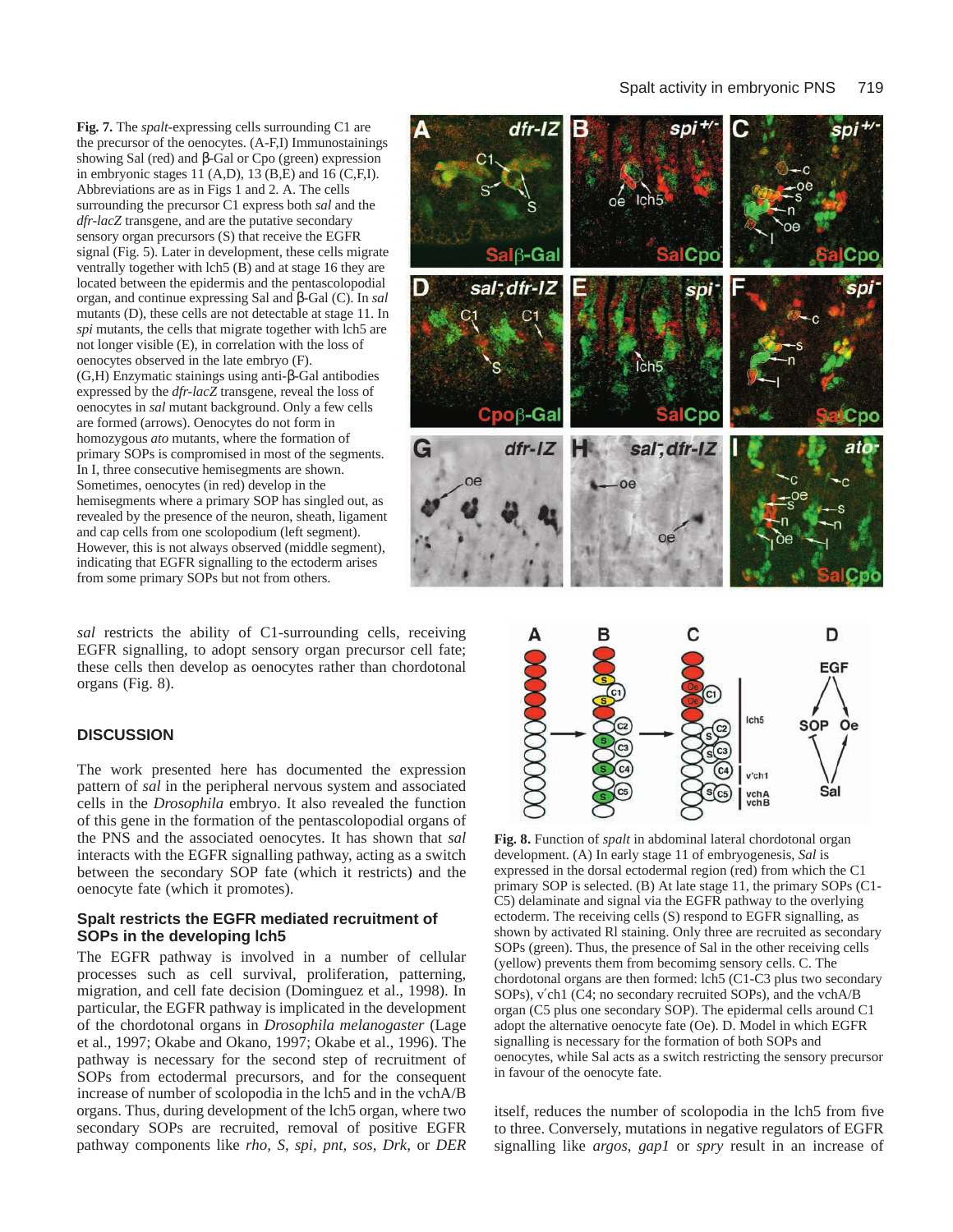secondary recruited SOPs in the thorax as well as in the abdominal segments.

Here, we show that the zinc finger transcription factor Sal plays a role in the formation of the lch5 in parallel with the EGFR signalling pathway: the absence of Sal generates supernumerary scolopodia, while the overexpression of Sal reduces the number of scolopodia from five to three. Our results are consistent with the model proposed in Fig. 8: that under wild-type conditions, Sal modifies the EGFR signalling output in the cells surrounding the primary precursor C1, which instead of becoming secondary SOPs adopt the oenocytes cell fate. Five lines of evidence support this idea. First, supernumerary support cells accompany the supernumerary neurons observed in *sal* mutants. Thus, the phenotype is not caused by cell fate transformation within the SOP lineage. Second, the C1-surrounding cells receive the EGFR signal (shown by the antibody staining for activated Rl/MAPK) and, therefore, are capable of becoming secondary precursors. These cells are Sal positive while the other potential secondary precursors, also showing activated Rl and overlying the more ventrally located C2-C5, are not. Given that the number of cells receiving the EGFR signal is larger than the number of cells that become secondary SOPs (two for lch5 and one for vchA/B), the output of the EGFR pathway must be modified in the rest of the cells receiving the signal. Third, the analysis of allelic combinations between *sal* and EGFR pathway mutants reveals that the supernumerary neuronal phenotype observed in the absence of Sal is EGFR dependent. Fourth, the oenocyte precursors depend on *sal* and EGFR signalling to develop. And fifth, in the absence of primary precursors oenocytes do not develop, as shown in *ato* mutants.

The effects of *sal* loss- and gain-of-function are similar, but not identical, to the ones exhibited by corresponding changes in negative regulators of EGFR signalling. There are at least two important differences between the role of these regulators and *sal*. First, *aos*, *pnt* and *spry* are expressed in all the cells receiving the EGFR signal from the primary SOPs, while *sal* is expressed only in a subset of them. Consistent with this, the loss of function of these regulators affects the secondary recruitment of SOPs to other chordotonal organs, like vchA/B and v′ch1, while *sal* seems to modify only lch5. Second, the increase of scolopodia numbers in lch5 is moderate in the *spry* and *aos* mutants, while in *sal* mutants we have observed up to eight scolopodia. In conclusion, differently from the EGFR pathway regulators that are involved in the development of all the chordotonal organs, *sal* is involved specifically in the formation of lch5.

According to our observations, the cells surrounding C1 migrate along the dorsoventral axis closely associated with the pentascolopodial organ. These cells are easy to recognise by the elongated shape of their nuclei and the strong *sal* expression that they display. These cells occupy the location of oenocytes in late embryonic stages. It is then likely that *sal* plays a role in deciding the fate of the EGFR responding cells surrounding the C1 precursor. In the presence of Sal these cells will become oenocytes while in the absence of Sal (as is true for the presumptive secondary precursors overlying C2, C3, C4 and C5), the cells will become sensory organ precursors. Since the putative precursors of the oenocyte cells need EGFR signalling to accomplish some aspects of their development,

*sal* would act as a selector gene being necessary to direct them to their correct fate.

### **The correct location of the lch5 organ is compromised in spalt mutant embryos**

In addition to the extra recruitment phenotype, *sal* mutants have aberrantly located lch5 along the dorsoventral axis. In the wild type, lch5 precursors are recruited in a dorsal position and then migrate ventrally (Salzberg et al., 1994). In the mutant, the ventral migration does not seem to take place. The phenotype is similar, but not identical to that of *Homothorax*, *Abdominal-A* or *extradenticle* mutants, where the lch5 organ remains in a dorsal position and scolopodial numbers are reduced to three (Kurant et al., 1998). The involvement of *sal* in other migration process has been reported previously for tracheal development (Kühnlein and Schuh, 1996). There, in cells of the dorsal tracheal trunk, *sal* is required for anteroposterior migration and morphogenesis. Furthermore, it has been shown that *sal* is necessary for the correct location of some neurons in the CNS (T. E. R., R. C., J. U., G. T., F. C. K. and R. B., unpublished results). The molecular mechanisms involved in the specification of migration are largely unknown, and whether the same mechanism applies in the three mentioned cases remains unexplored.

The pleiotropic functions that Spalt proteins exert during development are remarkable. In *C. elegans*, *sem-4* phenotypes include cell fate changes, cell death, defects in axonal morphologies, extra cell divisions or migration. The same is true in *Drosophila*, where *sal* genes play a role in establishing homeotic identities in the blastoderm (Casanova, 1989; Jurgens, 1988), positioning the wing veins (de Celis and Barrio, 2000; de Celis et al., 1996), localising sensory organ clusters (de Celis et al., 1999) and affecting the migration of the dorsal tracheal trunk (Chen et al., 1998; Kühnlein and Schuh, 1996). It therefore appears that the Spalt proteins can function with different signalling pathways and act in combination with other transcription factors to serve diverse roles during development.

We thank A. Ephrussi, A. Ghysen, A. Jarman, W. A. Johnson and J. Castelli-Gair for reagents and fly stocks. We thank J. F. de Celis for critically reading the manuscript. We would like to thank our anonymous referees for their help in improving the quality of the manuscript. We also thank B. Miñana for technical assistance. T. E. R. is supported with a fellowship from the Norwegian Research Council and R. C. was supported by a Short Term EMBO Fellowship.

# **REFERENCES**

- **Anderson, M. G., Perkins, G. L., Chittick, P., Shribley, R. J. and Johnson, W. A.** (1995). *drifter*, a *Drosophila* POU-domain transcription factor, is required for correct differentiation and migration of tracheal cells and midline glia. *Genes Dev.* **9**, 123-137.
- **Barrio, R., de Celis, J. F., Bolshakov, S. and Kafatos, F. C.** (1999). Identification of regulatory regions driving the expression of the *Drosophila spalt* complex at different developmental stages. *Dev. Biol.* **215**, 33-47.
- **Barrio, R., Shea, M. J., Carulli, J., Lipkow, K., Gaul, U., Frömmer, G., Schuh, R., Jäckle, H. and Kafatos, F. C.** (1996). The *spalt-related* gene of *Drosophila melanogaster* is a member of an ancient family, defined by the adjacent, region-specific homeotic gene *spalt*. *Dev. Genes Evol.* **206**, 315-325.
- **Basson, M. and Horvitz, H. R.** (1996). The *Caenorhabditis elegans* gene *sem-*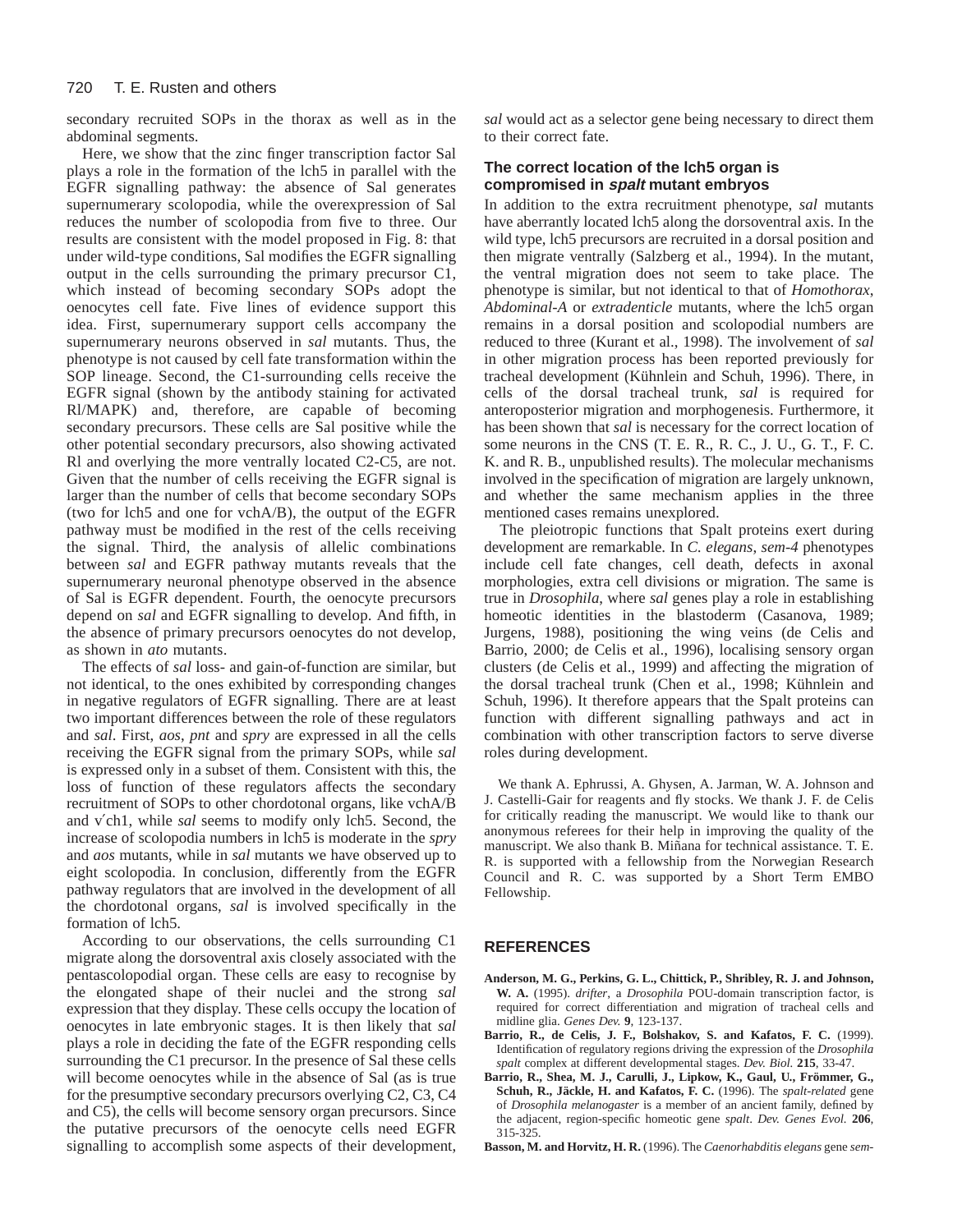*4* controls neuronal and mesodermal cell development and encodes a zinc finger protein. *Genes Dev.* **10**, 1953-65.

- **Bellen, H. J., Kooyer, S., D'Evelyn, D. and Pearlman, J.** (1992). The *Drosophila* Couch potato protein is expressed in nuclei of peripheral neuronal precursors and shows homology to RNA-binding proteins. *Genes Dev.* **6**, 2125-2136.
- **Bier, E., Jan, L. Y. and Yan, Y. N.** (1990). *rhomboid*, a gene required for dorsoventral axis establishment and peripheral nervous system development in *Drosophila melanogaster*. *Genes Dev.* **4**, 190-203.
- **Blochlinger, K., Bodmer, R., Jan, L. Y. and Jan, Y. N.** (1990). Patterns of expression of Cut, a protein required for external sensory organ development in wild-type and *cut* mutant *Drosophila* embryos. *Genes Dev.* **4**, 1322-31.
- **Brand, A. H. and Perrimon, N.** (1993). Targeted gene expression as a means of altering cell fates and generating dominant phenotypes. *Development*, **118,** 401-415.
- **Brewster, R. and Bodmer, R.** (1995). Origin and specification of type II sensory neurons in *Drosophila*. *Development* **121**, 2923-36.
- **Brewster, R. and Bodmer, R.** (1996). Cell lineage analysis of the *Drosophila* peripheral nervous system. *Dev. Genet.* **18**, 50-63.
- **Buck, A., Archangelo, L., Dixkens, C. and Kohlhase, J.** (2000). Molecular cloning, chromosomal localization, and expression of the murine *SALL1* ortholog *Sall1*. *Cytogenet. Cell Genet.* **89**, 150-153.
- **Campbell, G., Goring, H., Lin, T., Spana, E., Andersson, S., Doe, C. Q. and Tomlinson, A.** (1994). RK2, a glial-specific homeodomain protein required for embryonic nerve cord condensation and viability in *Drosophila*. *Development* **120**, 2957-66.
- **Campos-Ortega, J. A. and Hartenstein, V.** (1997). *The Embryonic Development of* Drosophila melanogaster. Berlin: Springer-Verlag.
- **Carlson, S. D., Hilgers, S. L. and Juang, J. L.** (1997a). Ultrastructure and blood-nerve barrier of chordotonal organs in the *Drosophila* embryo. *J. Neurocyt.* **26**, 377-388.
- **Carlson, S. D., Hilgers, S. L. and Juang, J. L.** (1997b). First developmental signs of the scolopale (glial) cell and neuron comprising the chordotonal organ in the *Drosophila* embryo. *Glia* **19**, 269-74.
- **Casanova, J.** (1989). Mutations in the *spalt* gene of *Drosophila* cause ectopic expression of *Ultrabithorax* and *Sex combs reduced*. *Wilhelm Roux's Arch. Dev. Biol.* **198**, 137-140.
- **Castelli-Gair, J., Greig, S., Micklem, G. and Akam, M.** (1994). Dissecting the temporal requirements for homeotic gene function. *Development* **120**, 1983-95.
- **Chen, C. K., Kühnlein, R. P., Eulenberg, K. G., Vincent, S., Affolter, M. and Schuh, R.** (1998). The transcription factors KNIRPS and KNIRPS RELATED control cell migration and branch morphogenesis during *Drosophila* tracheal development. *Development* **125**, 4959-4968.
- **Chien, C. T., Wang, S., Rothenberg, M., Jan, L. Y. and Jan, Y. N.** (1998). Numb-associated kinase interacts with the phosphotyrosine binding domain of Numb and antagonizes the function of Numb in vivo. *Mol. Cell. Biol.* **18**, 598-607.
- **de Celis, J. F. and Barrio, R.** (2000). Function of the *spalt/spalt-related* gene complex in positioning the veins in the *Drosophila* wing. *Mech. Dev.* **91**, 31-41.
- **de Celis, J. F., Barrio, R. and Kafatos, F. C.** (1996). A gene complex acting downstream of *dpp* in *Drosophila* wing morphogenesis. *Nature* **381**, 421- 424.
- **de Celis, J. F., Barrio, R. and Kafatos, F. C.** (1999). Regulation of the *spalt*/*spalt-related* gene complex and its function during sensory organ development in the *Drosophila* thorax. *Development* **126**, 2653-2662.
- **Dominguez, M., Wasserman, J. D. and Freeman, M.** (1998). Multiple functions of the EGFR receptor in *Drosophila* eye development. *Curr. Biol.* **8**, 1039-1048.
- **Freeman, M., Klambt, C., Goodman, C. S. and Rubin, G. M.** (1992). The *argos* gene encodes a diffusible factor that regulates cell fate decisions in the *Drosophila* eye. *Cell* **69**, 963-975.
- **Fujita, S. C., Zipursky, S. L., Benzer, S., Ferrus, A. and Shotwell, S. L.** (1982). Monoclonal antibodies against the *Drosophila* nervous system. *Proc. Natl. Acad. Sci. USA* **79**, 7929-33.
- **Gabay, L., Seger, R. and Shilo, B. Z.** (1997). In situ activation pattern of *Drosophila* EGFR receptor pathway during development. *Science* **277**, 1103-1106.
- **Gaul, U., Mardon, G. and Rubin, G. M.** (1992). A putative Ras GTPase activating protein acts as a negative regulator of signaling by the Sevenless receptor tyrosine kinase. *Cell* **68**, 1007-1019.

**Ghysen, A., Dambly-Chaudière, C., Aceves, E., Jan, L. Y. and Jan, Y. N.**

(1986). Sensory neurons and peripheral pathways in *Drosophila* embryos. *Roux's Arch. Dev. Biol.* **195**, 281-289.

- **Ghysen, A. and O'Kane, C.** (1989). Neural enhancer-like elements as specific cell markers in *Drosophila*. *Development* **105**, 35-53.
- **Grant, K., Hanna-Rose, W. and Han, M.** (2000). sem-4 promotes vulval cellfate determination in *Caenorhabditis elegans* through regulation of *lin-39* Hox. *Dev. Biol.* **224**, 496-506.
- **Halter, D. A., Urban, J., Rickert, C., Ner, S. S., Ito, K., Travers, A. A. and Technau, G. M.** (1995). The homeobox gene *repo* is required for the differentiation and maintenance of glia function in the embryonic nervous system of *Drosophila melanogaster*. *Development* **121**, 317-32.
- **Hartenstein, A. Y., Rugendorff, A., Tepass, U. and Hartenstein, V.** (1992). The function of the neurogenic genes during epithelial development in the *Drosophila* embryo. *Development*, **116**, 1203-1220.
- **Hartenstein, V.** (1988). Development of *Drosophila* larval sensory organs: spatiotemporal pattern of sensory neurons, peripheral axonal pathways and sensilla differentiation. *Development* **102**, 869-886.
- **Hoch, M., Broadie, K., Jäckle, H. and Skaer, H.** (1994). Sequential fates in a single cell are established by the neurogenic cascade in the Malpighian tubules of *Drosophila*. *Development* **120**, 3439-3450.
- **Hollemann, T., Schuh, R., Pieler, T. and Stick, R.** (1996). Xenopus Xsal-1, a vertebrate homolog of the region specific homeotic gene spalt of *Drosophila*. *Mech. Dev.* **55**, 19-32.
- **Hummel, T., Krukkert, K., Roos, J., Davis, G. and Klambt, C.** (2000). *Drosophila* Futsch/22C10 is a MAP1B-like protein required for dendritic and axonal development. *Neuron* **26**, 357-370.
- **Jarman, A. P., Grell, E. H., Ackerman, L., Jan, L. Y. and Jan, Y. N.** (1994). Atonal is the proneural gene for *Drosophila* photoreceptors. *Nature* **369**, 398-400.
- **Jones, B. W., Fetter, R. D., Tear, G. and Goodman, C. S.** (1995). *glial cells missing*: a genetic switch that controls glial versus neuronal fate. *Cell* **82**, 1013-1023.
- **Jurgens, G.** (1988). Head and tail development of the *Drosophila* embryo involves *spalt*, a novel homeotic gene. *EMBO J.* **7**, 189-196.
- **Kohlhase, J., Hausmann, S., Stojmenovic, G., Dixkens, C., Bink, K., Schulz-Schaeffer, W., Altmann, M. and Engel, W.** (1999a). *SALL3*, a new member of the human *spalt*-like gene family, maps to 18q23. *Genomics* **62**, 216-222.
- **Kohlhase, J., Taschner, P. E., Burfeind, P., Pasche, B., Newman, B., Blanck, C., Breuning, M. H., ten Kate, L. P., Maaswinkel-Mooy, P., Mitulla, B. et al. (**1999b). Molecular analysis of SALL1 mutations in Townes-Brocks syndrome. *Am. J. Hum. Genet.* **64**, 435-445.
- **Kohlhase, J., Wischermann, A., Reichenbach, H., Froster, U. and Engel, W.** (1998). Mutations in the *SALL1* putative transcription factor gene cause Townes- Brocks syndrome. *Nat. Genet.* **18**, 81-83.
- **Kolodkin, A. L., Pickup, A. T., Lin, D. M., Goodman, C. S. and Banerjee, U.** (1994). Characterization of *Star* and its interactions with *sevenless* and EGFR receptor during photoreceptor cell development in *Drosophila*. *Development* **120**, 1731-1745.
- **Köster, R., Stick, R., Loosli, F. and Wittbrodt, J.** (1997). Medaka *spalt* acts as a target gene of *hedgehog* signalling. *Development* **124**, 3147-3156.
- **Kramer, S., Okabe, M., Hacohen, N., Krasnow, M. A. and Hiromi, Y.** (1999). Sprouty: a common antagonist of FGF and EGFR signaling pathways in *Drosophila*. *Development* **126**, 2515-2525.
- **Kretzschmar, D., Brunner, A., Wiersdorff, V., Pflugfelder, G. O., Heisenberg, M. and Schneuwly, S.** (1992). Giant lens, a gene involved in cell determination and axon guidance in the visual system of *Drosophila melanogaster*. *EMBO J.* **11**, 2531-2539.
- **Kühnlein, R. P., Frömmer, G., Friedrich, M., Gonzalez-Gaitán, M., Wever, A., Wagner-Bernholz, J. F., Gehring, W. J., Jäckle, H. and Schuh, R.** (1994). *spalt* encodes an evolutionarily conserved zinc finger protein of novel structure which provides homeotic gene function in the head and tail region of the *Drosophila* embryo. *EMBO J.* **13**, 168-179.
- **Kühnlein, R. P. and Schuh, R.** (1996). Dual function of the region-specific homeotic gene *spalt* during *Drosophila* tracheal system development. *Development* **122**, 2215-2223.
- **Kurant, E., Pai, C. Y., Sharf, R., Halachmi, N., Sun, Y. H. and Salzberg, A.** (1998). Dorsotonals/homothorax, the *Drosophila* homologue of *meis1*, interacts with Extradenticle in patterning of the embryonic PNS. *Development* **125**, 1037-1048.
- **Lage, P., Jan, Y. N. and Jarman, A. P.** (1997). Requirement for EGFR receptor signalling in neural recruitment during formation of *Drosophila* chordotonal sense organ clusters. *Curr. Biol.* **7**, 166-175.
- **Lai, Z. C. and Rubin, G. M.** (1992). Negative control of photoreceptor